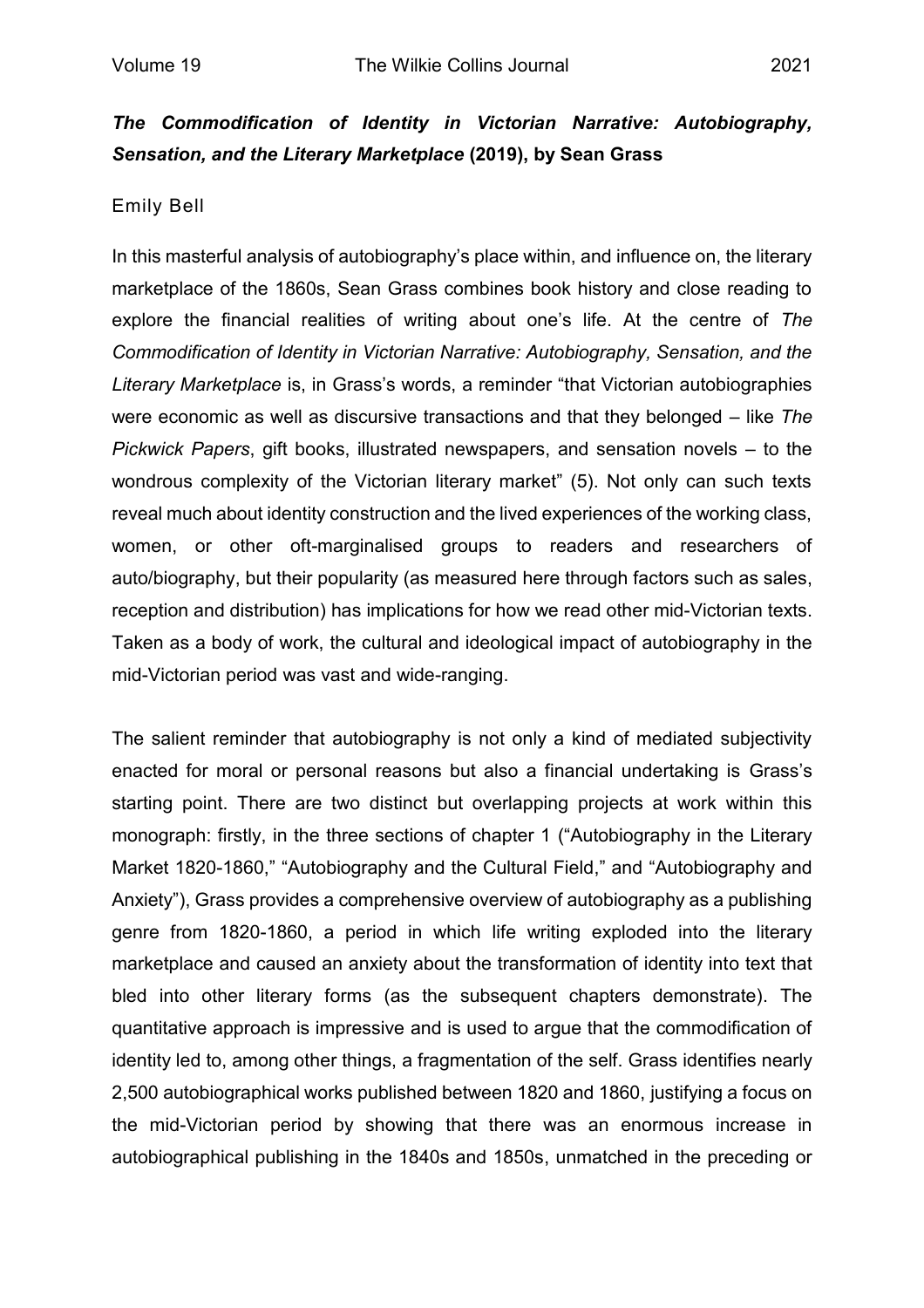subsequent decades of the century. Grass's approach is driven by a 'distant reading' of autobiography, the author basing his analysis on reviews (beginning with John Gibson Lockhart's essay in the 1827 January *Quarterly Review*) and his own augmented database of titles drawn from the *Nineteenth-Century Short Title Catalogue* rather than close reading of autobiographies themselves. It is particularly helpful to see Grass outline how he searched and compiled his list in the appendix to the volume, and we can also look forward to perusing the dataset, which will be made publicly available. Transparency of method is vital when applying computational analysis to literature on this scale, and Grass models this in a way which is rarely seen in literary studies, confidently integrating distant and close reading to create a convincing and compelling narrative without overloading readers with technical detail.

Secondly, in chapters 2-6, Grass conducts a series of close readings of novels of the 1860s including *Great Expectations, Lady Audley's Secret*, *Silas Marner*, *Hard Cash*, *Our Mutual Friend* and *The Moonstone.* The selection of texts in these chapters allows for consideration of genres (particularly sensation fiction), gender, and loss, and through them Grass explores the imaginative impact of the capitalist realities of the literary marketplace. There is, perhaps, an incongruence between the introduction and first chapter's discussion of so many once popular, now obscure autobiographical texts and the following chapters' sustained close reading of some of the novels of the 1860s best known to modern readers. However, this pairing effectively shows the potential of such analysis of life writing in conjunction with other forms, demonstrating how it might offer new entry points, even to novels and authors that have already received such expansive critical attention in the field of Victorian studies. There is certainly scope for further research into the ways in which the trends in autobiography identified by Grass, and the ramifications of the commodification of subjectivity, manifest in other genres and in the works of other writers. Further research might also conduct the kind of nuanced close reading enacted here on the body of autobiographies identified in creating the dataset.

The study is bookended with two short case studies which offer differing perspectives on the question of identity commodification: Lord Thomas Cochrane's *Autobiography of a Seaman* (1860), and the Tichborne Claimant. The former sets the tone for the book; in it, Grass demonstrates how Cochrane's autobiography, now virtually unknown